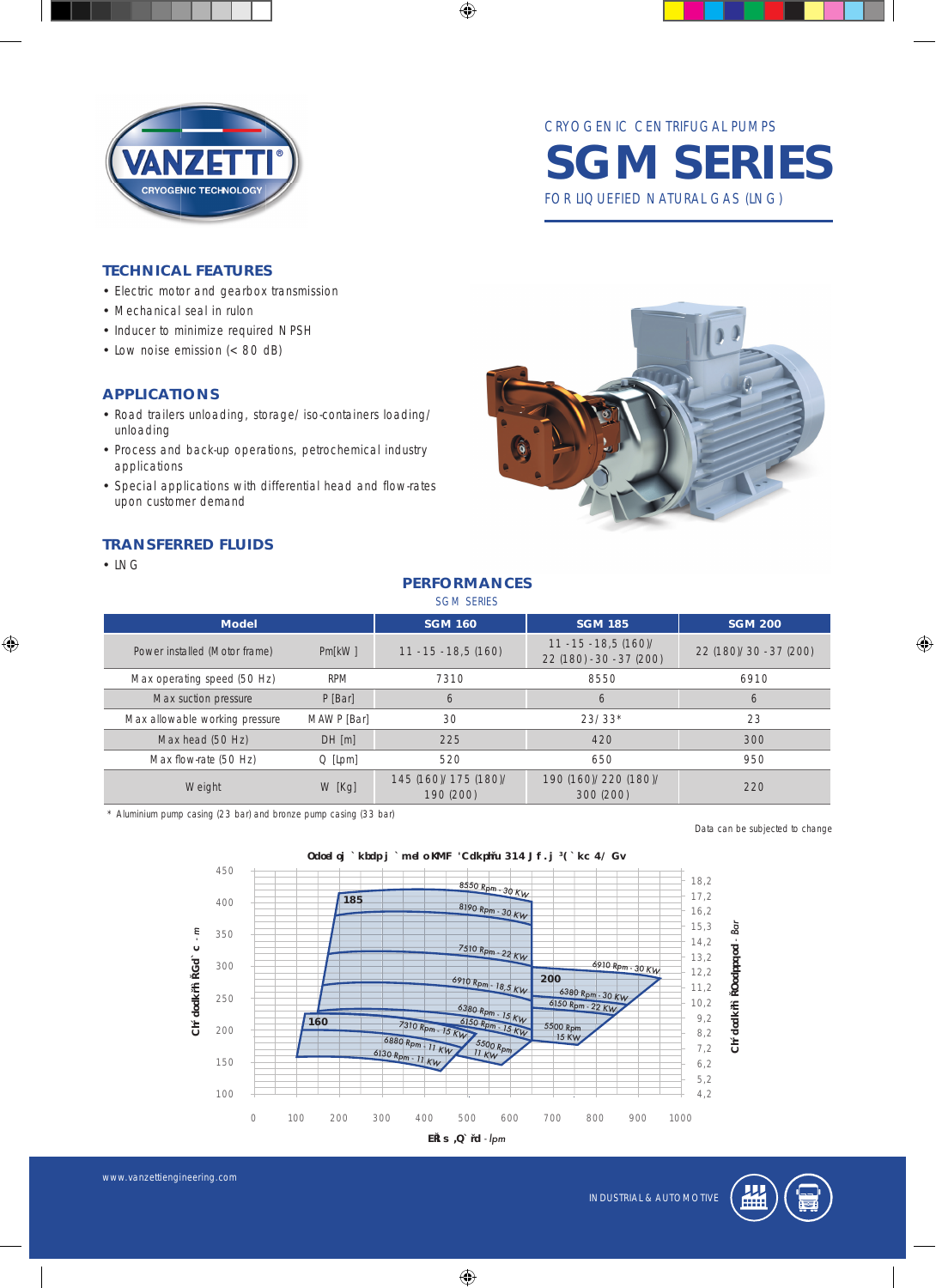#### **OPTIONAL ACCESSORIES**

- Counter flanges
- Filter

◈

- Flexible hoses for suction and discharge lines
- Leakage detection by temperature sensor
- Flushing system with nitrogen gas
- Temperature sensor for cooling down
- Electrical control panel
- Motor suitable for VFD
- Completely automated systems available on demand
- Mobile skid available on demand
- Temperature sensor of bearing casing

### **TEST AND CHECKS**

- Dimensional control of each mechanical component before assembly
- Running test of each pump with LIN before delivery

#### **STANDARDS**

⊕

Designed according to:

- European Directive Machinery
- European Directive ATEX\*
- EIGA/IGC/CGA guidelines

*\*SGM Centrifugal Pumps are ATEX certified.*



# **GENERAL DIMENSIONS**











◈

| Available motor power [kW]              | Motor size        | $\overline{A}$ | B   | c  | D   | F   | G   | н   | K   |      | M  | N        | P   | <b>Weight [Kg]</b> |
|-----------------------------------------|-------------------|----------------|-----|----|-----|-----|-----|-----|-----|------|----|----------|-----|--------------------|
| 11/15/18.5                              | 160               | 254            | 318 | 15 | 160 | 387 | 210 | 583 | 305 | 970  | 14 | 290      | 108 | 145                |
| <b>SGM 185</b>                          |                   |                |     |    |     |     |     |     |     |      |    |          |     |                    |
| Available motor power [kW]              | <b>Motor size</b> | $\overline{A}$ | B   | c  | D   | F   | G   | н   | K   |      | M  | <b>N</b> | P   | Weight [Kg]        |
| 11/15/18.5                              | 160               | 254            | 318 | 15 | 160 | 397 | 210 | 583 | 305 | 970  | 14 | 290      | 108 | 145                |
| 22                                      | 180               | 279            | 350 |    | 180 | 41  | 241 | 704 | 340 | 1091 | 14 | 326      | 121 | 220                |
| 30/37                                   | 200               | 318            | 393 | 18 | 200 | 437 | 305 | 790 | 360 | 1176 | 18 | 346      | 151 | 270                |
| <b>SGM 200</b>                          |                   |                |     |    |     |     |     |     |     |      |    |          |     |                    |
| Available motor power [kW]   Motor size |                   | $\overline{A}$ | B   | c  | D   | F   | G   | н   | K   |      | M  | <b>N</b> | P   | <b>Weight [Kg]</b> |
| 22                                      | 180               | 279            | 350 | 17 | 180 | 397 | 210 | 704 | 340 | 1101 | 14 | 326      | 121 | 340                |
| 30/37                                   | 200               | 318            | 393 | 8  | 200 | 464 | 305 | 790 | 360 | 187  | 18 | 346      | 166 | 395                |

**SGM 160**

*Data can be subjected to change*



www.vanzettiengineering.com

**Vanzetti Engineering s.r.l.** Via dei Mestieri, 3 - 12030 Cavallerleone (CN) - ITALY Tel. (+39) 0172 915811 - Fax (+39) 0172 915822

INDUSTRIAL & AUTOMOTIVE